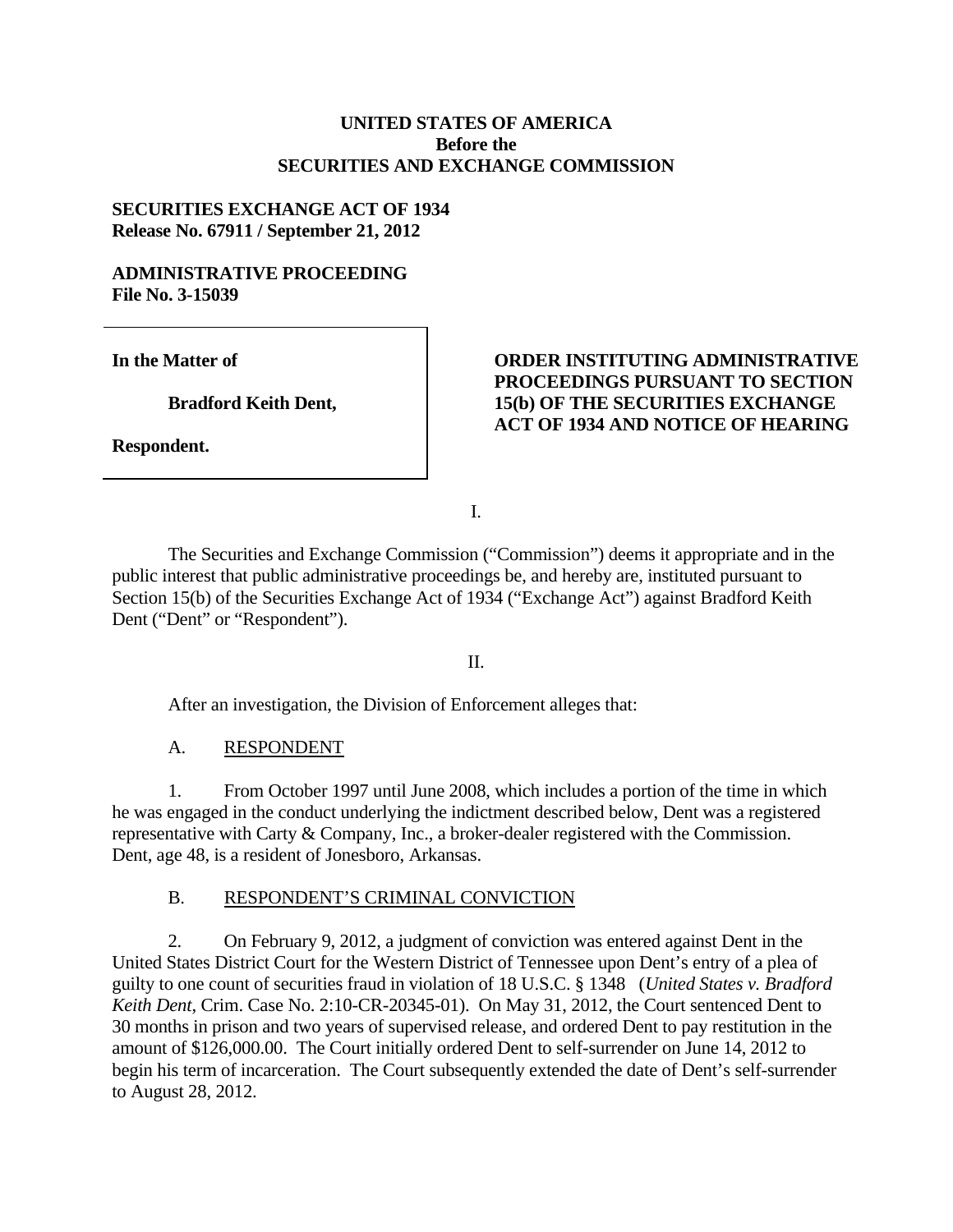3. The count of the criminal indictment on which Dent was convicted alleged that Dent, while employed by Carty & Company, a broker-dealer with offices in Memphis, Tennessee, created losing trades in a customer account and that he transferred the "losses" in the customer account as gains to proprietary accounts of Carty & Company in order to offset losses in the company proprietary, or error, accounts that Dent had accumulated as a result of his unauthorized day trading activities in the accounts.

#### III.

In view of the foregoing, the Commission deems it necessary and appropriate in the public interest that public administrative proceedings be instituted to determine:

A. Whether the allegations set forth in Section II hereof are true and, in connection therewith, to afford Respondent an opportunity to establish any defenses to such allegations; and

B. What, if any, remedial action is appropriate in the public interest against Respondent pursuant to Section 15(b)(6) of the Exchange Act.

#### IV.

IT IS ORDERED that a public hearing for the purpose of taking evidence on the questions set forth in Section III hereof shall be convened at a time and place to be fixed, and before an Administrative Law Judge to be designated by further order as provided by Rule 110 of the Commission's Rules of Practice, 17 C.F.R. § 201.110.

IT IS FURTHER ORDERED that Respondent shall file an Answer to the allegations contained in this Order within twenty (20) days after service of this Order, as provided by Rule 220 of the Commission's Rules of Practice, 17 C.F.R. § 201.220.

If Respondent fails to file the directed answer, or fails to appear at a hearing after being duly notified, the Respondent may be deemed in default and the proceedings may be determined against him upon consideration of this Order, the allegations of which may be deemed to be true as provided by Rules 155(a), 220(f), 221(f) and 310 of the Commission's Rules of Practice, 17 C.F.R. §§ 201.155(a), 201.220(f), 201.221(f) and 201.310.

This Order shall be served forthwith upon Respondent personally or by certified mail.

IT IS FURTHER ORDERED that the Administrative Law Judge shall issue an initial decision no later than 210 days from the date of service of this Order, pursuant to Rule 360(a)(2) of the Commission's Rules of Practice.